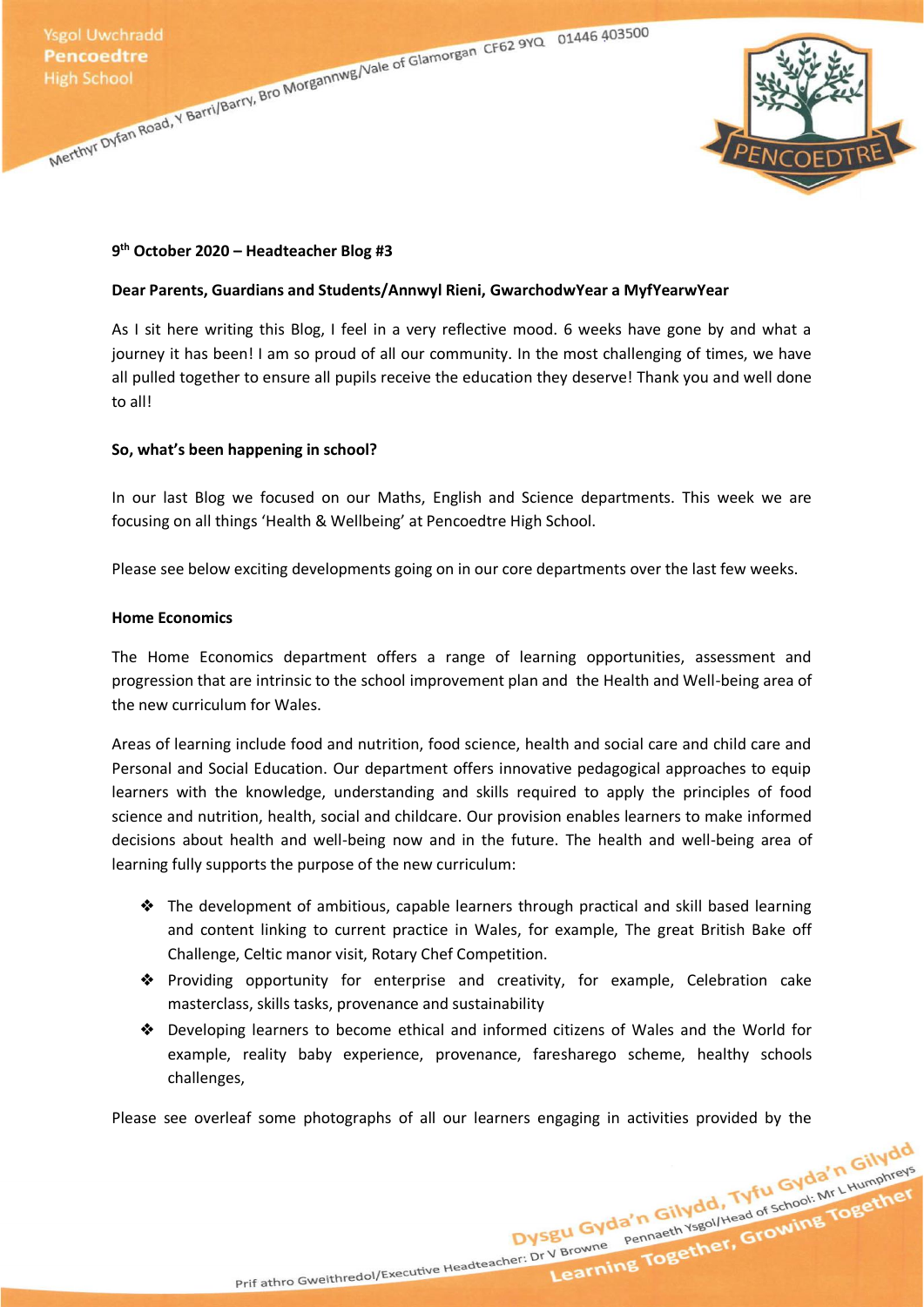Ysgol Uwchradd<br>
Pencoedtre<br>
High School<br>
Merthyl Dyfan Road, Y Barri/Barry, Bro Morgannwg/Vale of Glamorgan CF62 9YQ<br>
Merthyl Dyfan Road, Y Barri/Barry, Bro Morgannwg/Vale of Glamorgan CF62 9YQ<br>
Merthyl Dyfan Road, Y Barri





Home Economics Department.





















# **PE Department**

Within the PE department, teachers have been working hard to increase the offering of extracurricular activities offered to pupils of all ages.

There are a wide range of proven benefits of after school activities for children, ranging from physical benefits to psychological and social advantages. The two new clubs recently launched have proven very popular, and have given pupils a fun, enjoyable outlet from school whilst developing key skills.

Dysgu Gyda'n Gilydd, Tyfu Gyda'n Gilydd<br>Dysgu Gyda'n Gilydd, Tyfu Gyda'n Gilydd<br>Dysgu Gyda'n Gilydd, Tyfu Gyda'n Gilydd<br>Per: Dr V Browne Pennaeth Ysgol/Head of School: Mr L Humphreys Prif athro Gweithredol/Executive Headteacher: Dr V Browne Pennaeth Ysgol/Head of School: Mr L Humphreys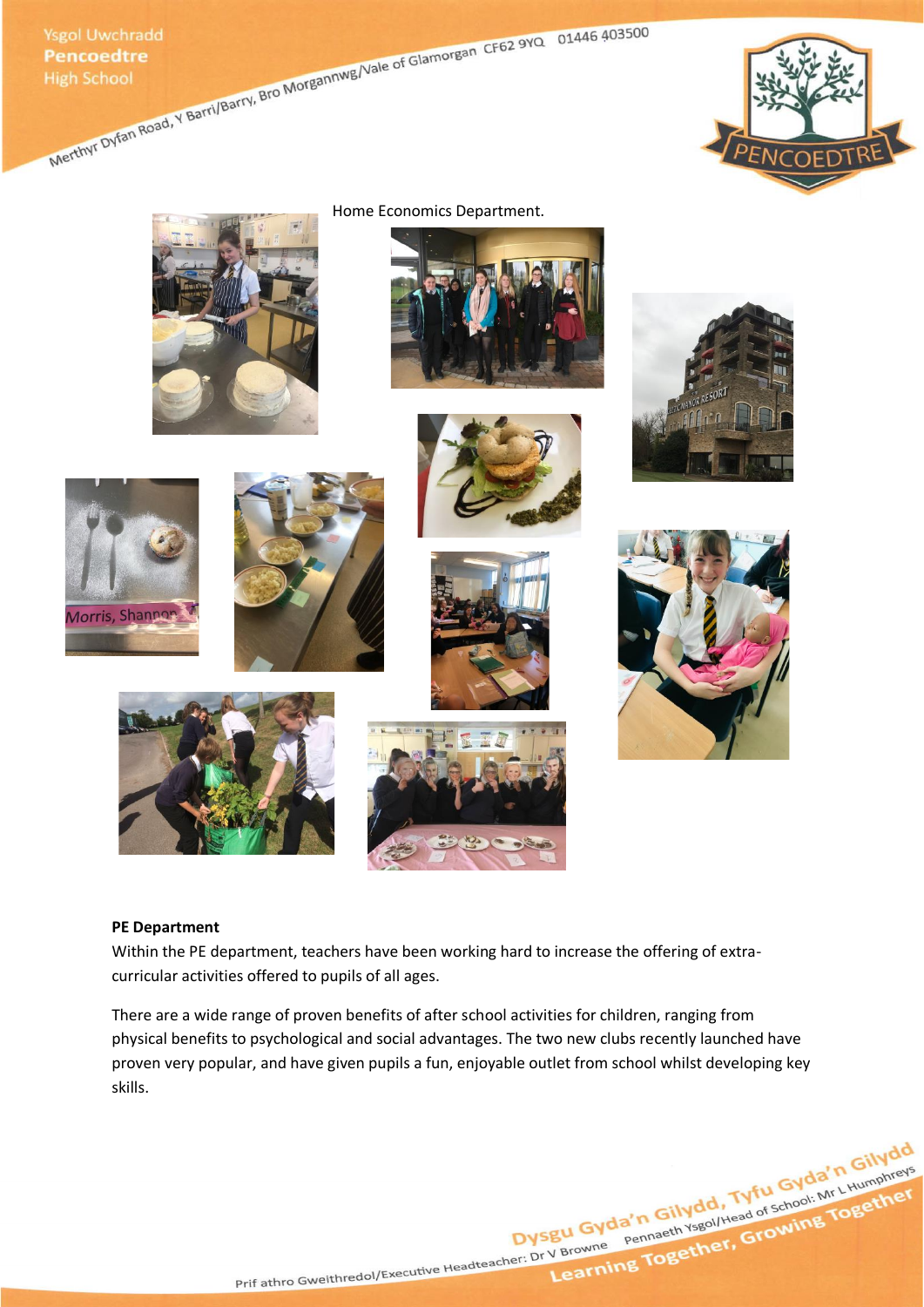Ysgol Uwchradd<br>
Pencoedtre<br>
High School<br>
Merthyr Dyfan Road, Y Barri/Barry, Bro Morgannwg/Vale of Glamorgan CF62 9YQ<br>
Merthyr Dyfan Road, Y Barri/Barry, Bro Morgannwg/Vale of Glamorgan CF62 9YQ<br>
Merthyr Dyfan Road, Y Barri



### **Year 8 pupils make a splash**

The Year 8 swim club has been running for 3 weeks and participation numbers are growing with each session. Participants took the plunge and learned stroke techniques, endurance and lifesaving skills before finishing with a fun and very competitive game of water polo!

# **Year 7 pupils brush up on Netball skills**

Netball club was introduced to Year 7 pupils 4 weeks ago, and has proven very popular with 17 pupils attending the session this week. The first week introduced basic passing techniques and small game-like scenarios, but everyone has progressed fantastically and each weekly session now focuses on a range of attacking and defensive strategies to be used in competitive games.



### **Dance**

As a form of cultural expression, dance is uniquely placed to respond to a wide range of health and well-being issues. Dance combines physical activity with the engagement of the creative spirit, and encourages emotional and artistic expression in individuals.

The benefits of dance include improved cognitive and physical development and enhanced social skills. Dance also increases cardiovascular fitness, can prevent or reduce obesity and improve selfesteem.

Dance, in whatever form it may take, is a brilliant form of exercise. It is great for improving your physical health and dancing has been proven to have a positive impact on the mind too. [Research](https://journals.sagepub.com/doi/abs/10.2466/pms.1984.58.3.767) has shown that dancing regularly can help to reduce feelings of anxiety and depression. Dancing can also improve self-confidence, body image and wellbeing.





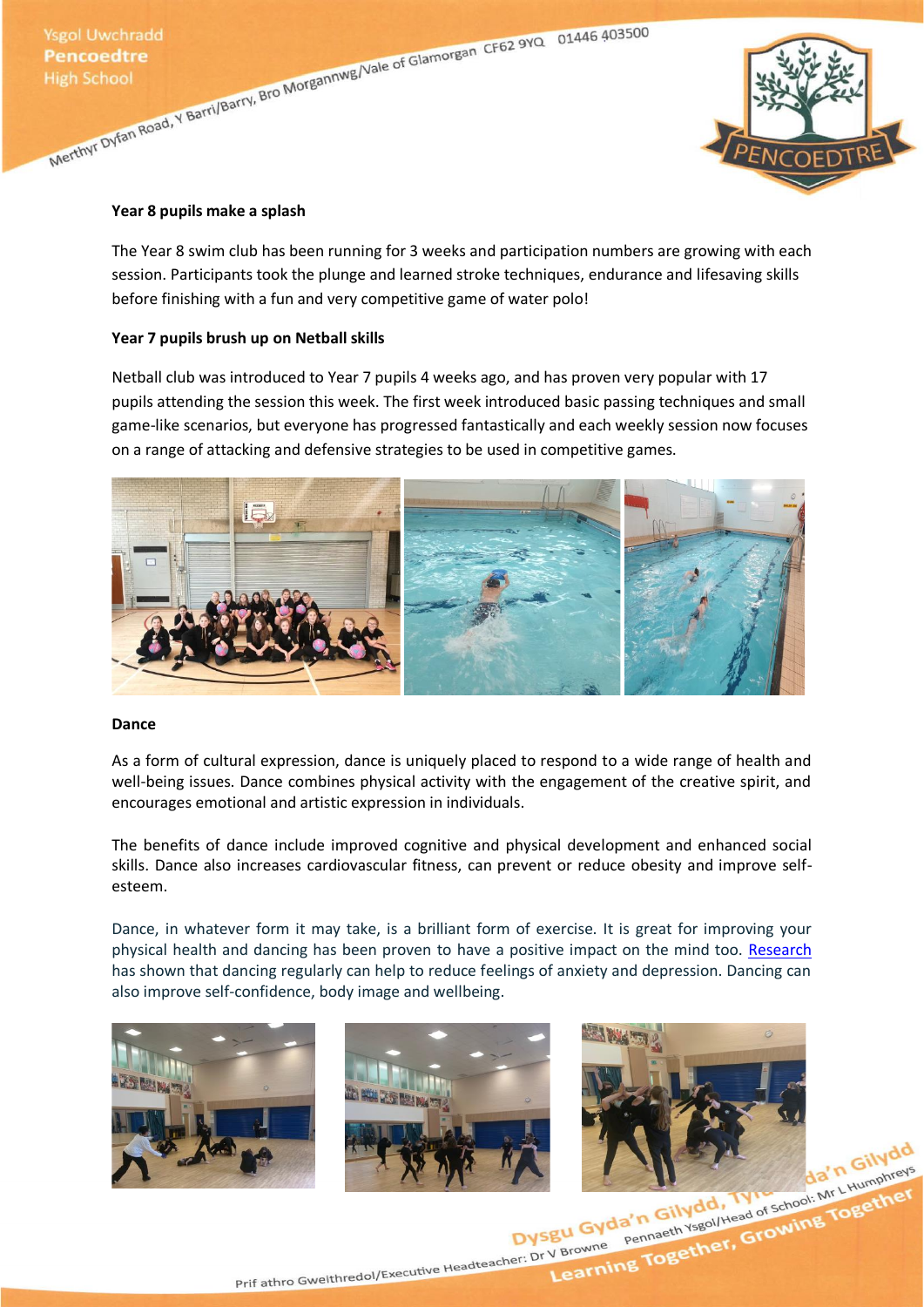Ysgol Uwchradd<br>
Pencoedtre<br>
High School<br>
Merthyl Dyfan Road, Y Barri/Barry, Bro Morgannwg/Vale of Glamorgan CF62 9YQ<br>
Merthyl Dyfan Road, Y Barri/Barry, Bro Morgannwg/Vale of Glamorgan CF62 9YQ<br>
Merthyl Dyfan Road, Y Barri



# **Personal, Social Education**

At Pencoedtre High School PSE is an integral part of our ethos in being an inclusive society. Please see below a sample of what goes on in our PSE lessons.

| All year 7<br>All year 8 | <b>Getting to</b><br>know/Friendship<br><b>Anti-bullying</b> | To understand the nature of friendship<br>$\bullet$<br>To reflect on the qualities of good friendship<br>$\bullet$<br>To identify the importance of having a variety<br>$\bullet$<br>of social and personal relationships<br>Students can define cyberbullying and<br>$\bullet$<br>recognise examples of it<br>Students can identify which actions cross the<br>$\bullet$<br>line between 'banter' and cyberbullying |
|--------------------------|--------------------------------------------------------------|----------------------------------------------------------------------------------------------------------------------------------------------------------------------------------------------------------------------------------------------------------------------------------------------------------------------------------------------------------------------------------------------------------------------|
| All year 9               | <b>British identity and</b><br>culture                       | To understand what the terms culture and<br>identity mean<br>To look at the cultural stereotypes of Great<br>Britain and where they come from<br>To discuss what it means to be British in the<br>$\bullet$<br>modern world.                                                                                                                                                                                         |
| All year 10              | <b>Enterprise challenge</b>                                  | <b>WBQ</b><br>$\bullet$                                                                                                                                                                                                                                                                                                                                                                                              |
| All year 11              | Human rights                                                 | To understand the principles of the Universal<br>$\bullet$<br><b>Declaration of Human Rights.</b><br>To consider when rights have been infringed<br>$\bullet$<br>and when they haven't.<br>To evaluate case studies on Human Rights<br>infringements.                                                                                                                                                                |